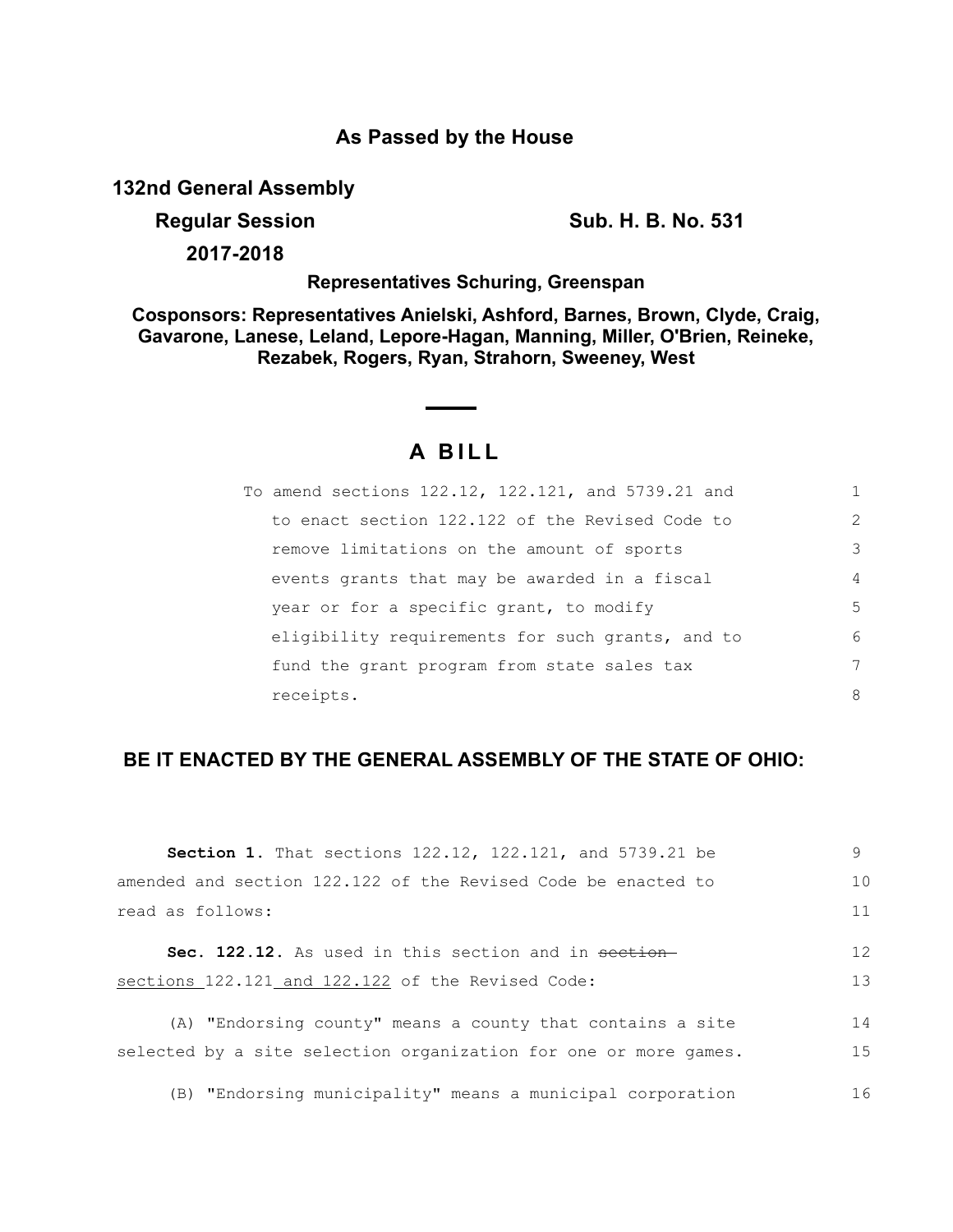| that contains a site selected by a site selection organization   | 17 |
|------------------------------------------------------------------|----|
| for one or more games.                                           | 18 |
| (C) "Game support contract" means a joinder undertaking,         | 19 |
| joinder agreement, or similar contract executed by an endorsing  | 20 |
| municipality or endorsing county and a site selection            | 21 |
| organization.                                                    | 22 |
| $(D)$ $(1)$ "Game" means a national or international             | 23 |
| competition of football, auto racing, rugby, cricket, horse      | 24 |
| racing, mixed martial arts, boxing, or any sport that is         | 25 |
| governed by an international federation and included in at least | 26 |
| one of the following:                                            | 27 |
| (a) Olympic games;                                               | 28 |
| (b) Pan American games;                                          | 29 |
| (e) Commonwealth games.                                          | 30 |
| (2) "Game" includes or other event, such as a player             | 31 |
| draft, associated with a sport, including the special olympics.  | 32 |
| (E) "Joinder agreement" means an agreement entered into by       | 33 |
| a local organizing committee, endorsing municipality, or         | 34 |
| endorsing county, or more than one endorsing municipality or     | 35 |
| county acting collectively and a site selection organization     | 36 |
| setting out representations and assurances by each endorsing     | 37 |
| municipality or endorsing county in connection with the          | 38 |
| selection of a site in this state for the location of a game.    | 39 |
| (F) "Joinder undertaking" means an agreement entered into        | 40 |
| by a local organizing committee, endorsing municipality, or      | 41 |
| endorsing county, or more than one endorsing municipality or     | 42 |
| county acting collectively and a site selection organization     | 43 |
| that each endorsing municipality or endorsing county will        | 44 |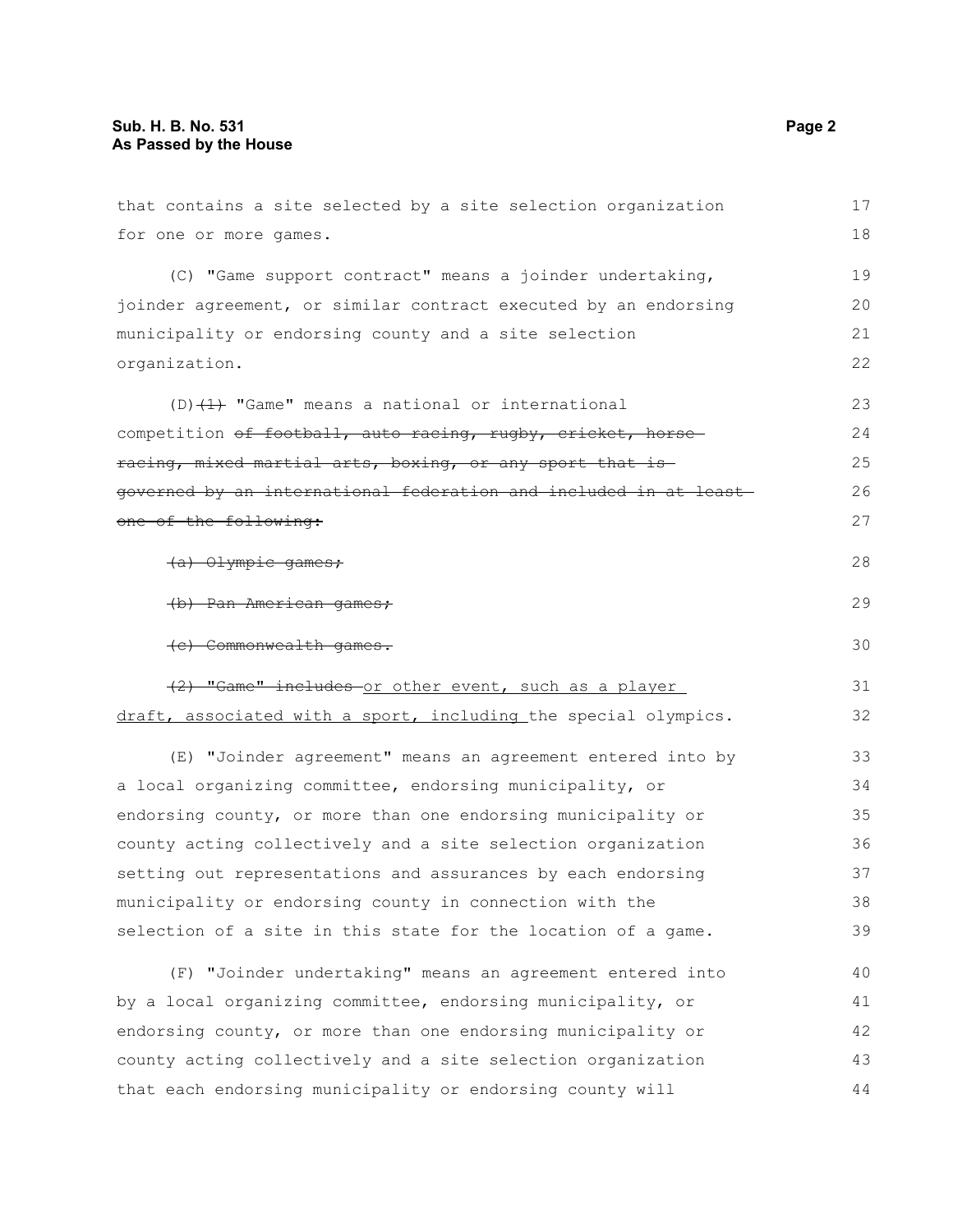| execute a joinder agreement in the event that the site selection | 45 |
|------------------------------------------------------------------|----|
| organization selects a site in this state for a game.            | 46 |
| (G) "Local organizing committee" means a nonprofit               | 47 |
| corporation or its successor in interest that:                   | 48 |
| (1) Has been authorized by an endorsing municipality,            | 49 |
| endorsing county, or more than one endorsing municipality or     | 50 |
| county acting collectively to pursue an application and bid on   | 51 |
| the applicant's behalf to a site selection organization for      | 52 |
| selection as the site of one or more games; or                   | 53 |
| (2) With the authorization of an endorsing municipality,         | 54 |
| endorsing county, or more than one endorsing municipality or     | 55 |
| county acting collectively, has executed an agreement with a     | 56 |
| site selection organization regarding a bid to host one or more  | 57 |
| games.                                                           | 58 |
| (H) "Site selection organization" means the national or          | 59 |
| international governing body of a sport that is recognized as    | 60 |
| such by the endorsing municipality, endorsing county, or local   | 61 |
| organizing committee.                                            | 62 |
| (I) "Sport" means football, auto racing, rugby, cricket,         | 63 |
| horse racing, mixed martial arts, boxing, baseball, or any sport | 64 |
| that is governed by an international federation and included in  | 65 |
| at least one of the following:                                   | 66 |
| (a) Olympic games;                                               | 67 |
| (b) Pan American games;                                          | 68 |
| (c) Commonwealth games.                                          | 69 |
| Sec. 122.121. $(A)$ $H = A \log n$ organizing committee,         | 70 |
| endorsing municipality, or endorsing county enters-that has      | 71 |
| entered into a joinder undertaking with a site selection         | 72 |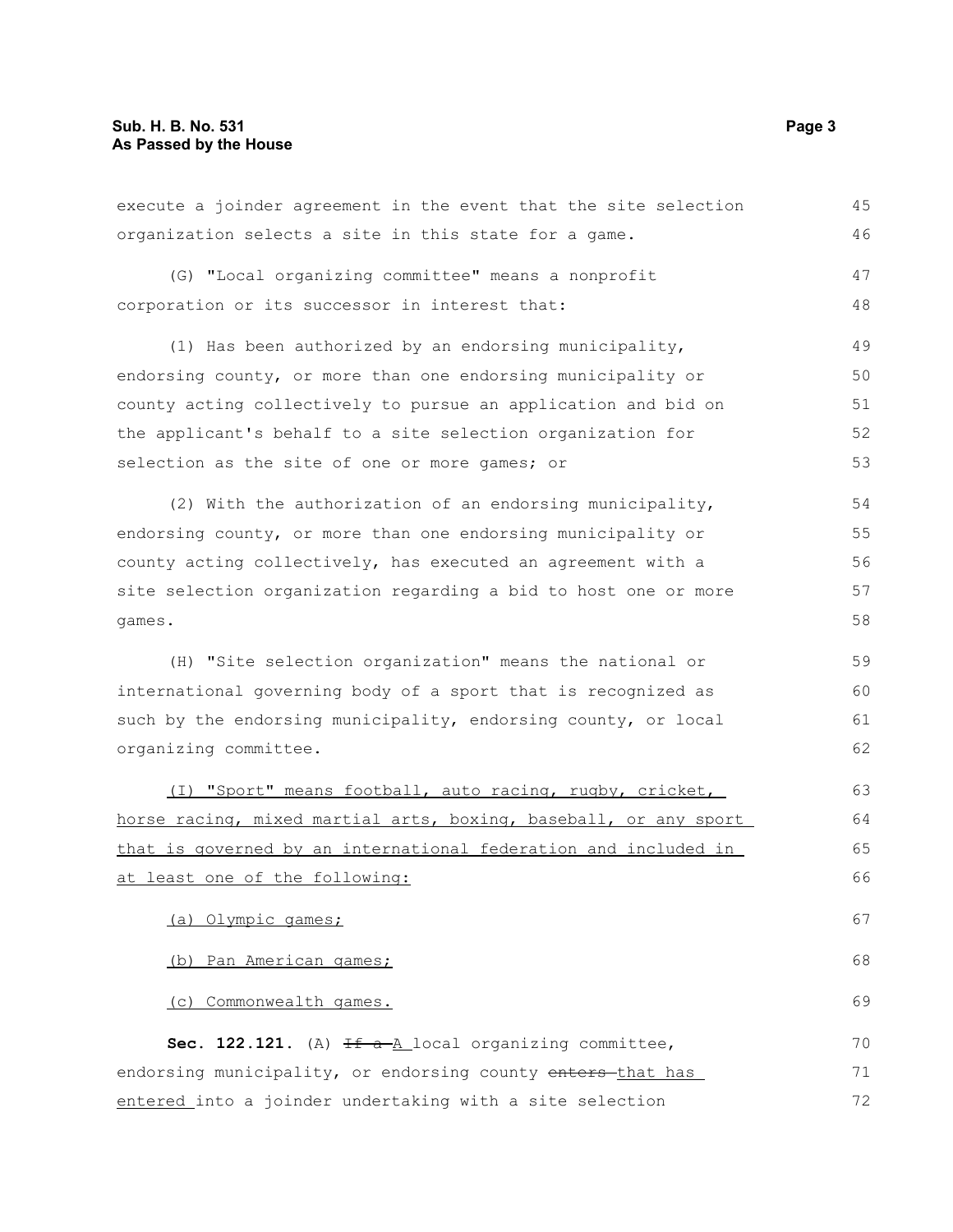### **Sub. H. B. No. 531 Page 4 As Passed by the House**

| organization <del>, the local organizing committee, endorsing</del> | 73  |
|---------------------------------------------------------------------|-----|
| municipality, or endorsing county with respect to a game that       | 74  |
| has not been held in this state by the organization in either of    | 75  |
| the two preceding years and for which the organization accepts      | 76  |
| competitive bids to host may apply to the director of               | 77  |
| development services, on a form and in the manner prescribed by     | 78  |
| the director, for a grant_from the sports event grant fund_         | 79  |
| created under section 122.122 of the Revised Code. The amount of    | 80  |
| the grant shall be based on the projected incremental increase      | 81  |
| in the receipts from the tax imposed under section 5739.02 of       | 82  |
| the Revised Code within the market area designated under            | 83  |
| division (C) of this section, for the two-week period that ends     | 84  |
| at the end of the day after the date on which a-the game will be    | 85  |
| held, that is directly attributable, as determined by the           | 86  |
| director, to the preparation for and presentation of the game.      | 87  |
| The director shall determine the projected incremental increase     | 88  |
| in the tax imposed under section 5739.02 of the Revised Code by     | 89  |
| using a formula approved by the destination marketing               | 90  |
| association international for event impact or another formula of    | 91  |
| similar purpose approved by the director in consultation with       | 92  |
| the tax commissioner. The local organizing committee, endorsing     | 93  |
| municipality, or endorsing county is eligible to receive a grant    | 94  |
| under this section only if the projected incremental increase in    | 95  |
| receipts from the tax imposed under section 5739.02 of the          | 96  |
| Revised Code, as determined by the director, exceeds two hundred    | 97  |
| fifty thousand dollars. The amount of the grant shall be paid       | 98  |
| from the sports event grant fund and shall be not less than         | 99  |
| fifty per cent of the projected incremental increase in             | 100 |
| receipts, as determined by the director, but shall not exceed       | 101 |
| five hundred thousand dollars. The director shall not issue-        | 102 |
| grants with a total value of more than one million dollars in-      | 103 |
| any fiscal year, and shall not issue any grant before July 1,       | 104 |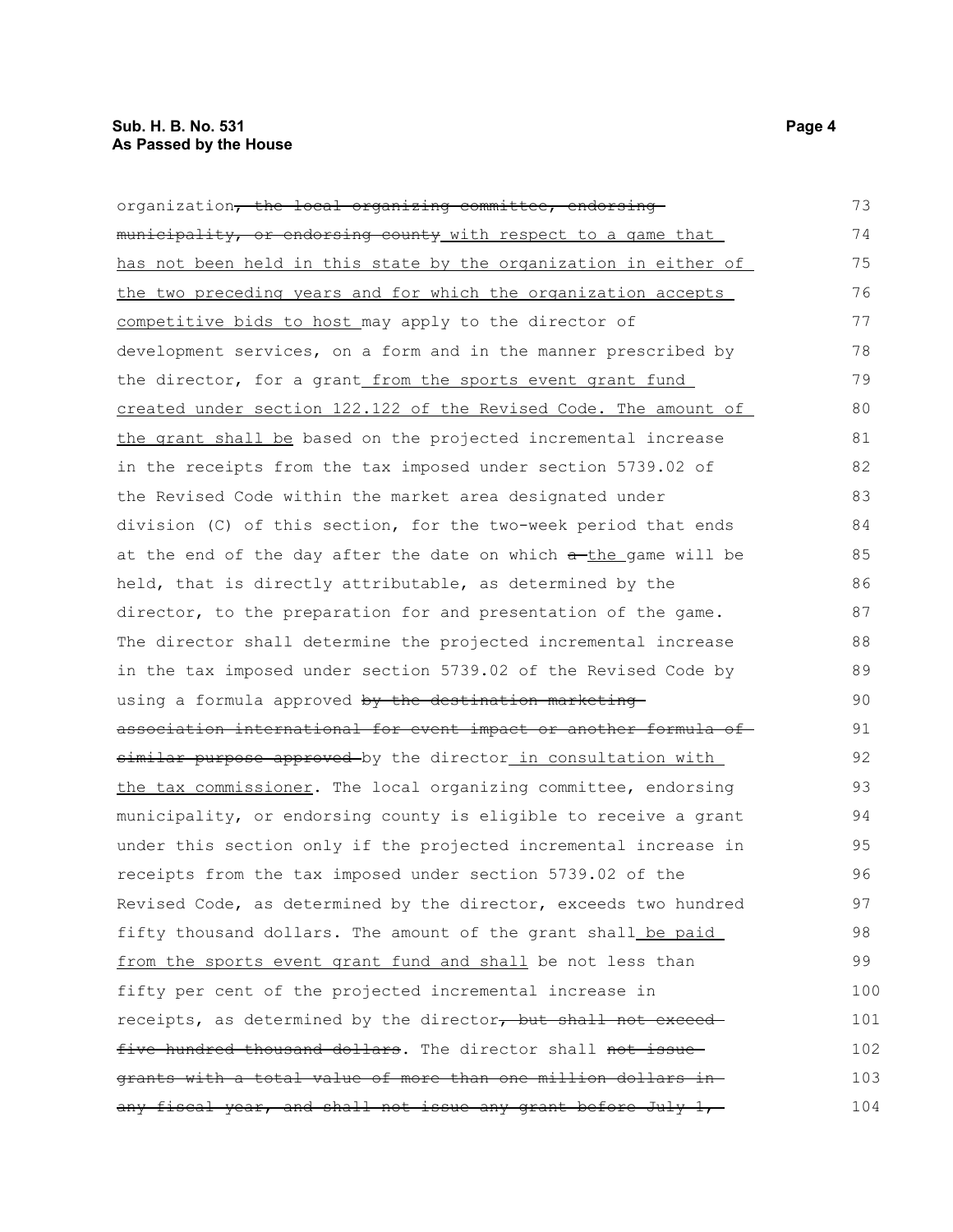#### **Sub. H. B. No. 531 Page 5 As Passed by the House**

| 2013immediately certify to the tax commissioner the amount of    | 105 |
|------------------------------------------------------------------|-----|
| any grant awarded under this section and shall disburse the      | 106 |
| grant to the local organizing committee, endorsing municipality, | 107 |
| or endorsing county from the sports event grant fund.            | 108 |
| (B) If the director of development services approves an          | 109 |
| application for a local organizing committee, endorsing          | 110 |
| municipality, or endorsing county and that local organizing      | 111 |
| committee, endorsing municipality, or endorsing county enters    | 112 |
| into a joinder agreement with a site selection organization, the | 113 |
| local organizing committee, endorsing municipality, or endorsing | 114 |
| county shall file a copy of the joinder agreement with the       | 115 |
| director. The grant shall be used exclusively by the local       | 116 |
| organizing committee, endorsing municipality, or endorsing       | 117 |
| county to fulfill a portion of its obligations to a site         | 118 |
| selection organization under game support contracts, which       | 119 |
| obligations may include the payment of costs relating to the     | 120 |
| preparations necessary for the conduct of the game, including    | 121 |
| acquiring, renovating, or constructing facilities; to pay the    | 122 |
| costs of conducting the game; and to assist the local organizing | 123 |
| committee, endorsing municipality, or endorsing county in        | 124 |
| providing assurances required by a site selection organization   | 125 |
| sponsoring one or more games.                                    | 126 |
|                                                                  |     |

(C) For the purposes of division (A) of this section, the director of development services, in consultation with the tax commissioner, shall designate the market area for a game. The market area shall consist of the combined statistical area, as defined by the United States office of management and budget, in which an endorsing municipality or endorsing county is located. 127 128 129 130 131 132

(D) A local organizing committee, endorsing municipality, or endorsing county shall provide information required by the 133 134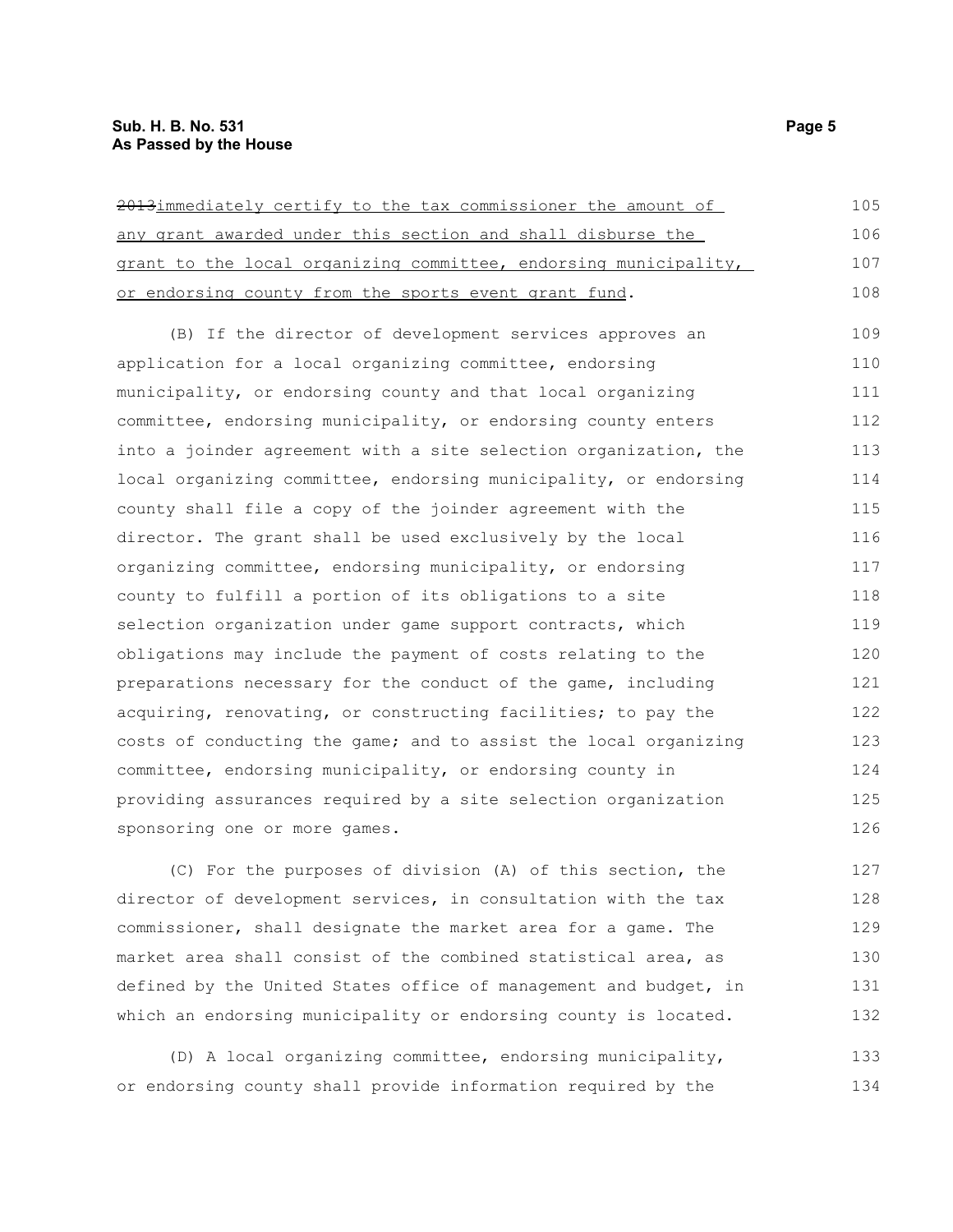#### **Sub. H. B. No. 531 Page 6 As Passed by the House**

director of development services and tax commissioner to enable the director and commissioner to fulfill their duties under this section, including annual audited statements of any financial records required by a site selection organization and data obtained by the local organizing committee, endorsing municipality, or endorsing county relating to attendance at a game and to the economic impact of the game. A local organizing committee, an endorsing municipality, or an endorsing county shall provide an annual audited financial statement if so required by the director and commissioner, not later than the end of the fourth month after the date the period covered by the financial statement ends. 135 136 137 138 139 140 141 142 143 144 145 146

(E) Within thirty days after the game, the local organizing committee, endorsing municipality, or endorsing county shall report to the director of development services about the economic impact of the game. The report shall be in the form and substance required by the director, including, but not limited to, a final income statement for the event showing total revenue and expenditures and revenue and expenditures in the market area for the game, and ticket sales for the game and any related activities for which admission was charged. The director shall determine, based on the reported information and the exercise of reasonable judgment, the incremental increase in receipts from the tax imposed under section 5739.02 of the Revised Code directly attributable to the game. If the actual incremental increase in such receipts is less than the projected incremental increase in receipts, the director may require the local organizing committee, endorsing municipality, or endorsing county to refund to the state all or a portion of the grant. Any refund remitted under this division shall be credited to the general revenue fund. 147 148 149 150 151 152 153 154 155 156 157 158 159 160 161 162 163 164 165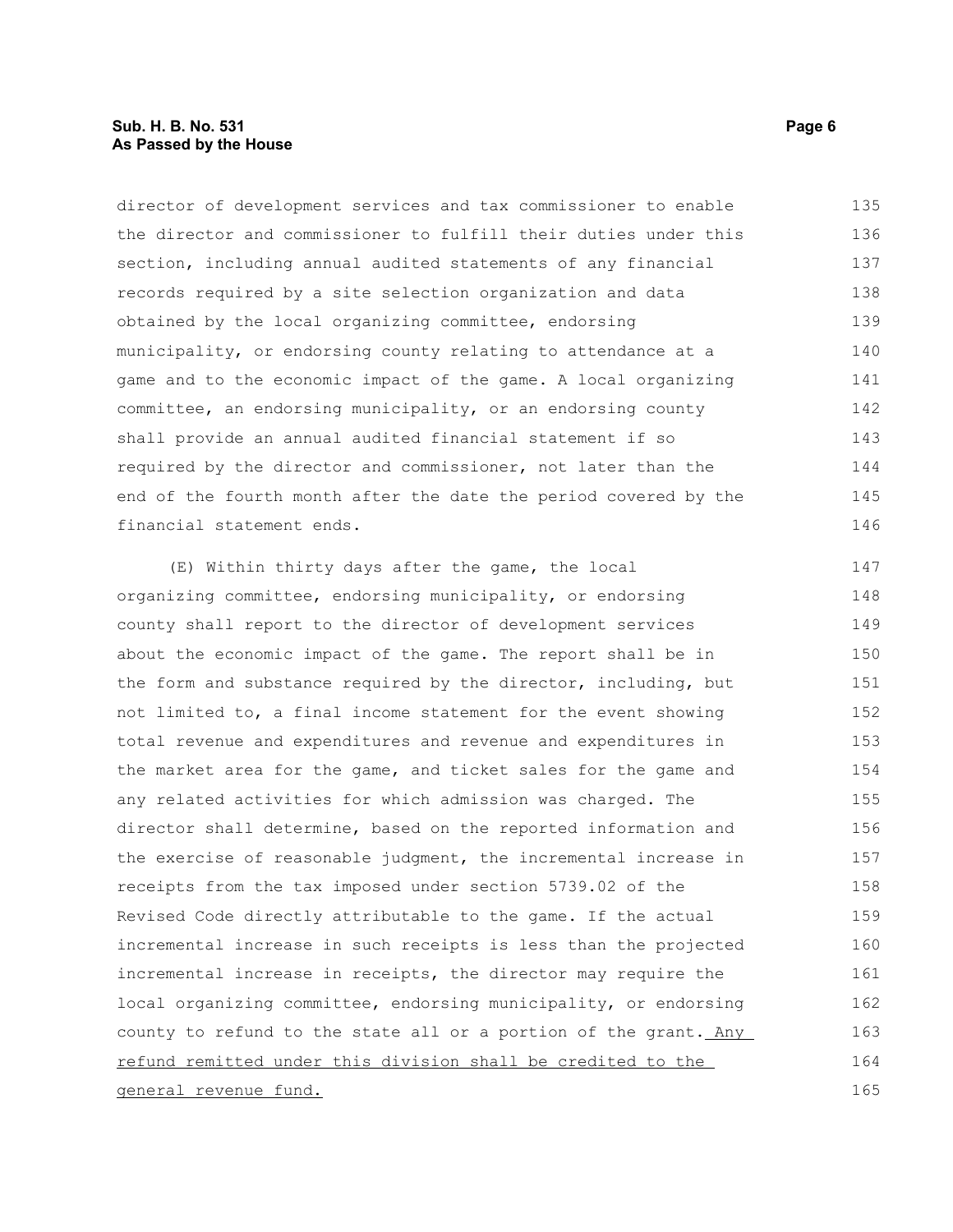### **Sub. H. B. No. 531 Page 7 As Passed by the House**

| (F) No disbursement may be made under this section if the        | 166 |
|------------------------------------------------------------------|-----|
| director of development services determines that it would be     | 167 |
| used for the purpose of soliciting the relocation of a           | 168 |
| professional sports franchise located in this state.             | 169 |
| (G) This section may not be construed as creating or             | 170 |
| requiring a state guarantee of obligations imposed on an         | 171 |
| endorsing municipality or endorsing county under a game support  | 172 |
| contract or any other agreement relating to hosting one or more  | 173 |
| games in this state.                                             | 174 |
| Sec. 122.122. There is hereby created in the state               | 175 |
| treasury the sports event grant fund, which shall consist of     | 176 |
| receipts from the tax levied under section 5739.02 of the        | 177 |
| Revised Code, as determined under section 5739.21 of the Revised | 178 |
| Code. Money in the fund shall be used solely to make grants to a | 179 |
| local organizing committee, endorsing municipality, or endorsing | 180 |
| county under section 122.121 of the Revised Code.                | 181 |
| Sec. 5739.21. (A) One hundred per cent of all money              | 182 |
| deposited into the state treasury under sections 5739.01 to      | 183 |
| 5739.31 of the Revised Code that is not required to be           | 184 |
| distributed as provided in section 5739.102 of the Revised Code  | 185 |
| or division (B) or (E) of this section shall be credited to the  | 186 |
| general revenue fund.                                            | 187 |
| (B) (1) In any case where any county or transit authority        | 188 |
| has levied a tax or taxes pursuant to section 5739.021,          | 189 |
| 5739.023, or 5739.026 of the Revised Code, the tax commissioner  | 190 |
| shall, within forty-five days after the end of each month,       | 191 |
| determine and certify to the director of budget and management   | 192 |
| the amount of the proceeds of such tax or taxes received during  | 193 |
| that month from billings and assessments, or associated with tax | 194 |
| returns or reports filed during that month, to be returned to    | 195 |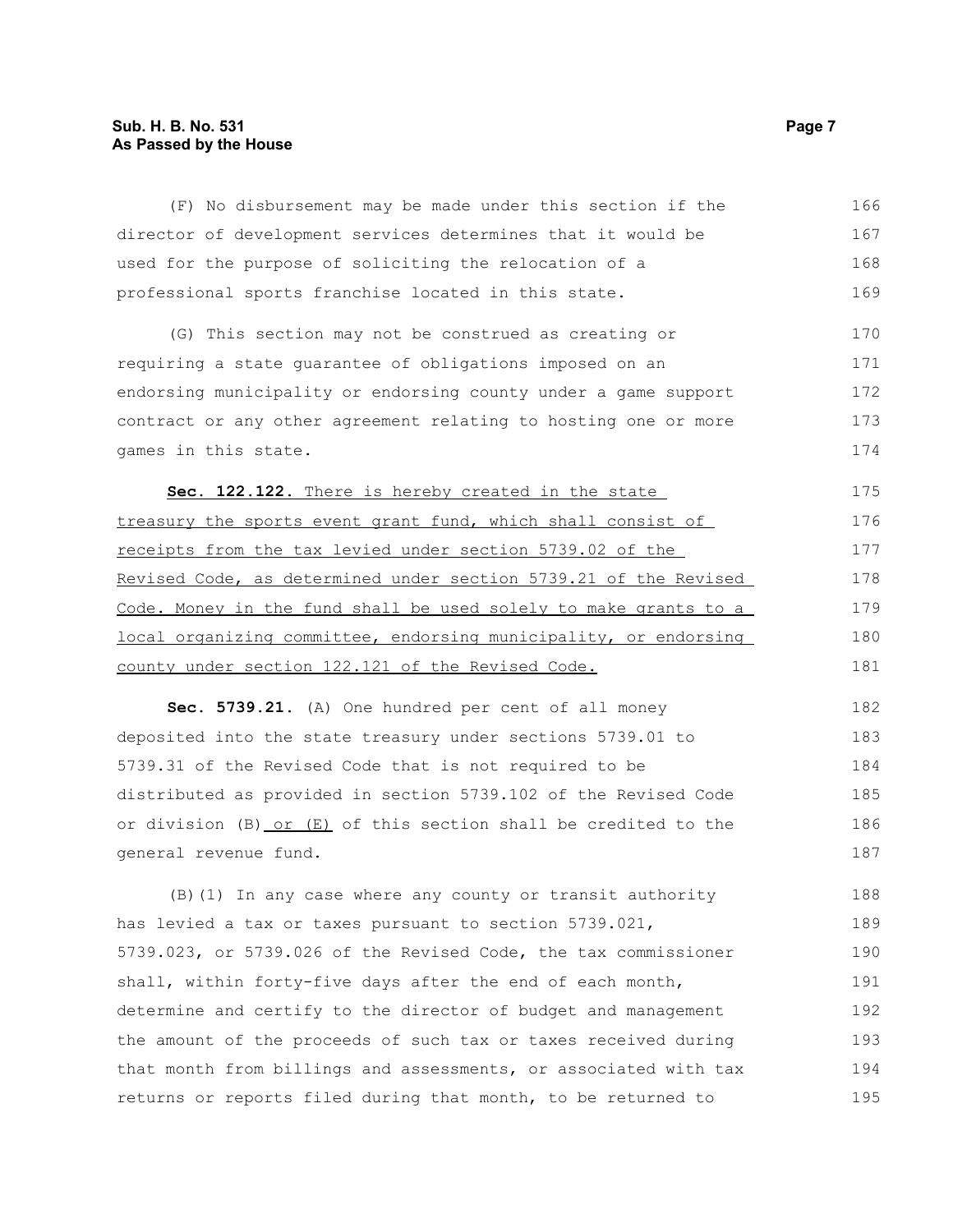#### **Sub. H. B. No. 531 Page 8 As Passed by the House**

the county or transit authority levying the tax or taxes. The amount to be returned to each county and transit authority shall be a fraction of the aggregate amount of money collected with respect to each area in which one or more of such taxes are concurrently in effect with the tax levied by section 5739.02 of the Revised Code. The numerator of the fraction is the rate of the tax levied by the county or transit authority and the denominator of the fraction is the aggregate rate of such taxes applicable to such area. The amount to be returned to each county or transit authority shall be reduced by the amount of any refunds of county or transit authority tax paid pursuant to section 5739.07 of the Revised Code during the same month, or transfers made pursuant to division (B)(2) of section 5703.052 of the Revised Code. 196 197 198 199 200 201 202 203 204 205 206 207 208 209

(2) On a periodic basis, using the best information available, the tax commissioner shall distribute any amount of a county or transit authority tax that cannot be distributed under division (B)(1) of this section. Through audit or other means, the commissioner shall attempt to obtain the information necessary to make the distribution as provided under that division and, on receipt of that information, shall make adjustments to distributions previously made under this division. 210 211 212 213 214 215 216 217 218

(3) Beginning July 1, 2008, eight and thirty-three onehundredths of one per cent of the revenue collected from the tax due under division (A) of section 5739.029 of the Revised Code shall be distributed to the county where the sale of the motor vehicle is sitused under section 5739.035 of the Revised Code. The amount to be so distributed to the county shall be apportioned on the basis of the rates of taxes the county levies pursuant to sections 5739.021 and 5739.026 of the Revised Code, 219 220 221 222 223 224 225 226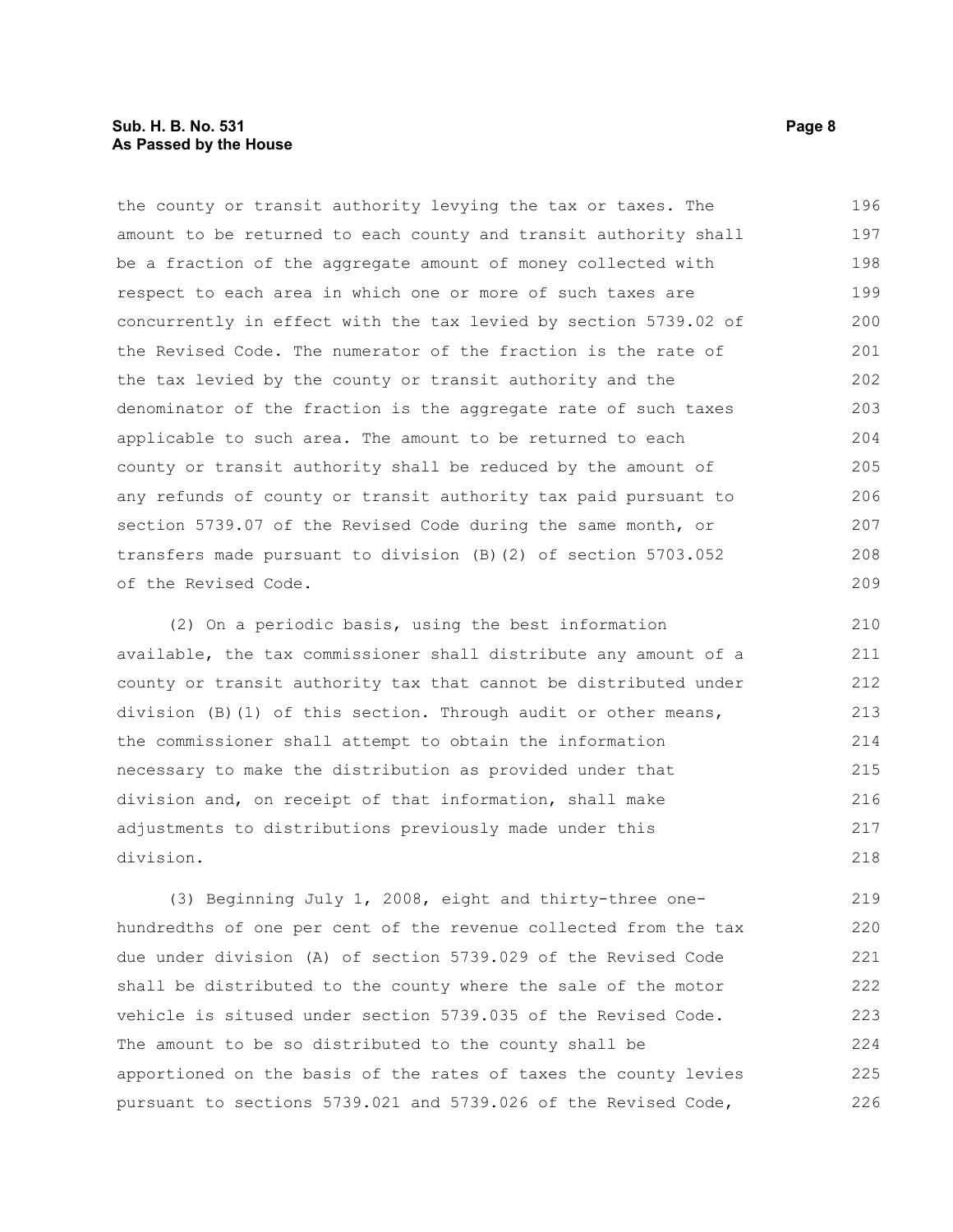as applicable, and shall be credited to the funds of the county as provided in divisions (A) and (B) of section 5739.211 of the Revised Code. 227 228 229

(C) The aggregate amount to be returned to any county or transit authority shall be reduced by one per cent, which shall be certified directly to the credit of the local sales tax administrative fund, which is hereby created in the state treasury. For the purpose of determining the amount to be returned to a county and transit authority in which the rate of tax imposed by the transit authority has been reduced under section 5739.028 of the Revised Code, the tax commissioner shall use the respective rates of tax imposed by the county or transit authority that results from the change in the rates authorized under that section. 230 231 232 233 234 235 236 237 238 239 240

(D) The director of budget and management shall transfer, from the same funds and in the same proportions specified in division (A) of this section, to the permissive tax distribution fund created by division (B)(1) of section 4301.423 of the Revised Code and to the local sales tax administrative fund, the amounts certified by the tax commissioner. The tax commissioner shall then, on or before the twentieth day of the month in which such certification is made, provide for payment of such respective amounts to the county treasurer and to the fiscal officer of the transit authority levying the tax or taxes. The amount transferred to the local sales tax administrative fund is for use by the tax commissioner in defraying costs incurred in administering such taxes levied by a county or transit authority. 241 242 243 244 245 246 247 248 249 250 251 252 253 254

 (E) The tax commissioner shall provide for payment of receipts from the tax levied under section 5739.02 of the 255 256